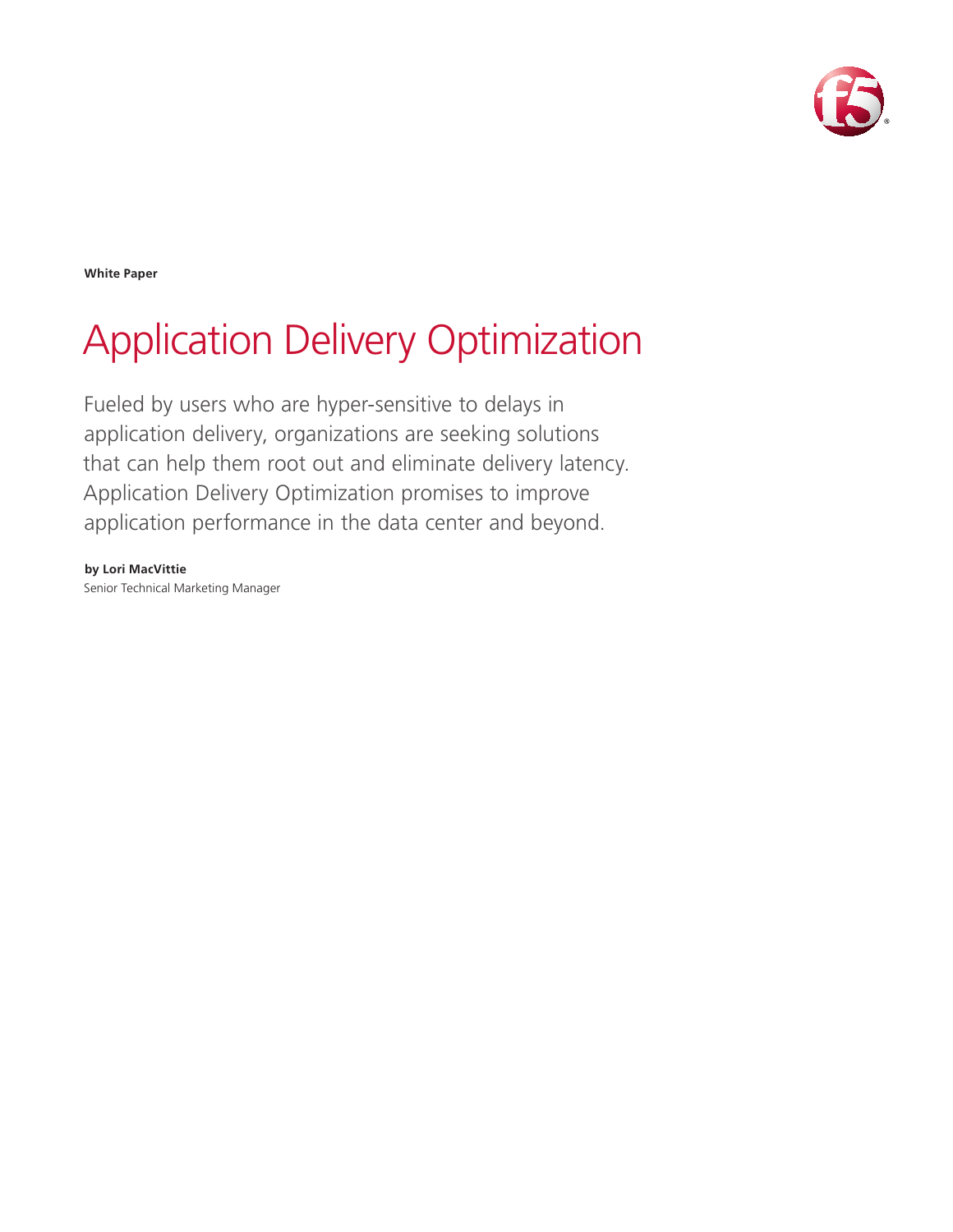

## **Contents**

| <b>Introduction</b>                                  | 3  |
|------------------------------------------------------|----|
| <b>The Bottlenecks</b>                               | 4  |
| Growth in Web Page Size and Complexity               | 5  |
| Mobile Explosion                                     | 5  |
| <b>Protocol Behavior</b>                             | 6  |
| Security                                             | 6  |
| <b>Cloud Computing</b>                               | 6  |
| <b>Resolution: Application Delivery Optimization</b> | 7  |
| Topologies                                           | 8  |
| Technologies                                         | 8  |
| The F5 ADO Approach                                  | 10 |
| Offload (Technology)                                 | 11 |
| Symmetric and Asymmetric Acceleration (Topology)     | 11 |
| Load Balancing (Technology)                          | 13 |
| Location (Topology)                                  | 13 |
| Protocols and Protocol Behavior (Technology)         | 15 |
| The Role of Visibility in ADO                        | 17 |
| <b>Conclusion</b>                                    | 18 |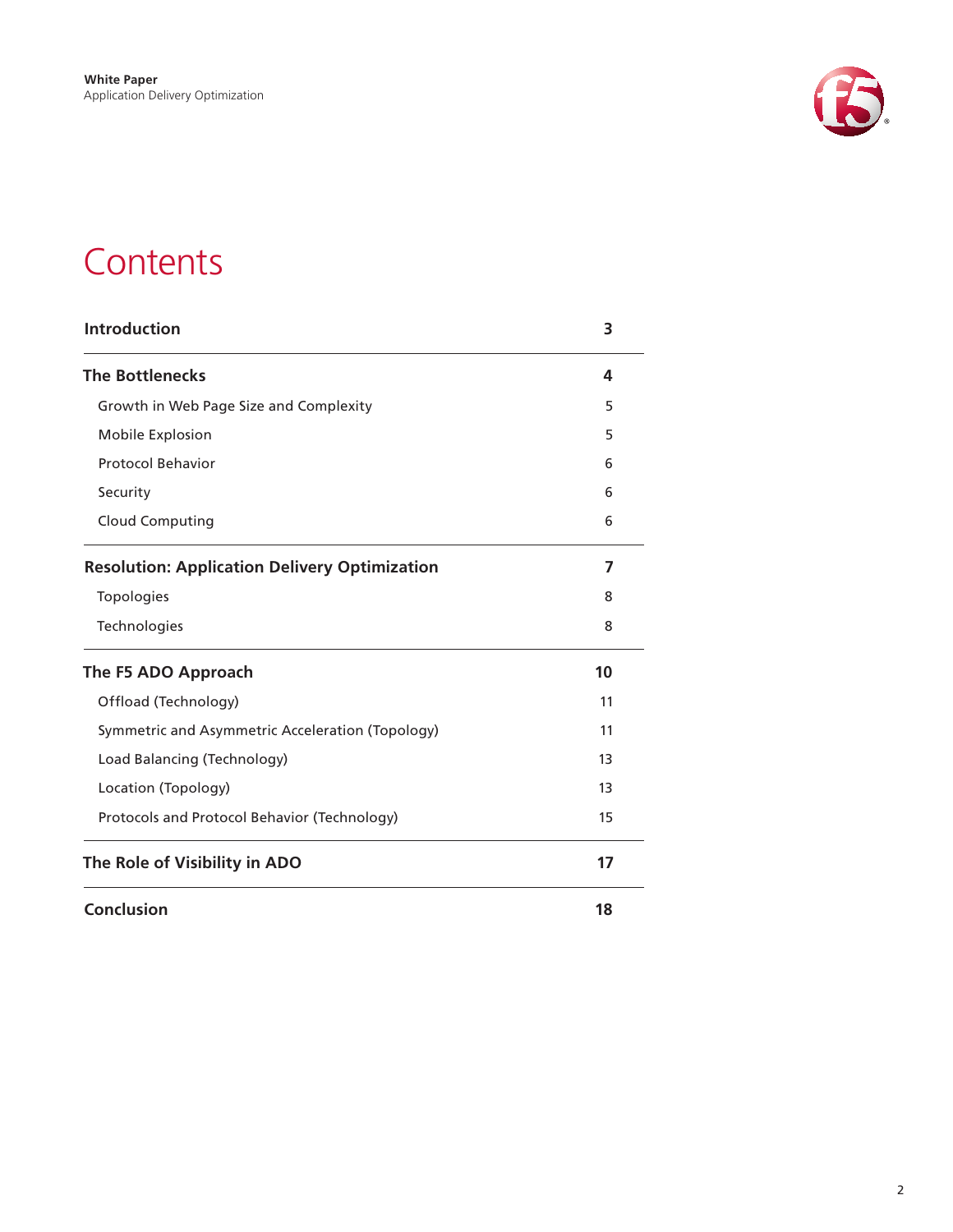

## <span id="page-2-0"></span>Introduction

Conversions. Revenue. Brand reputation. Return visits. Click depth. Loyalty. Satisfaction. Productivity. Abandonment rates.

No matter how you measure the impact of application performance, in the age of instant-everything, seconds count. And when you only have milliseconds to deliver content to a consumer or employee with a twitchy finger, that means every component in the delivery chain has merely microseconds to perform appointed tasks, or risk becoming a bottleneck.



Figure 1: The relationship between delay in application delivery and revenue loss is significant.

Though the consensus may be that application performance is paramount to success, the debate about how to achieve that goal remains. Application performance is affected by such a wide variety of factors that from the lofty goal of a "fast application" has arisen a variety of niche solutions, all focused on leveraging different technologies and strategies.

Each argument for a specific niche solution bears consideration, as all address some facet of the larger problem. But no single niche solution encompasses the entire delivery chain, and thus no single niche solution can completely resolve the problem of poor application performance.

Resolving this problem requires taking a more holistic approach to optimizing the entire application delivery chain, and in doing so, eliminating the various bottlenecks that ultimately cause poor application performance.

"Nowadays, the [*New York*] *Times* claims, users drop off after a mere 400 milliseconds, and a difference in page load time of just 250 milliseconds is enough to convey a distinct advantage over your competitors."1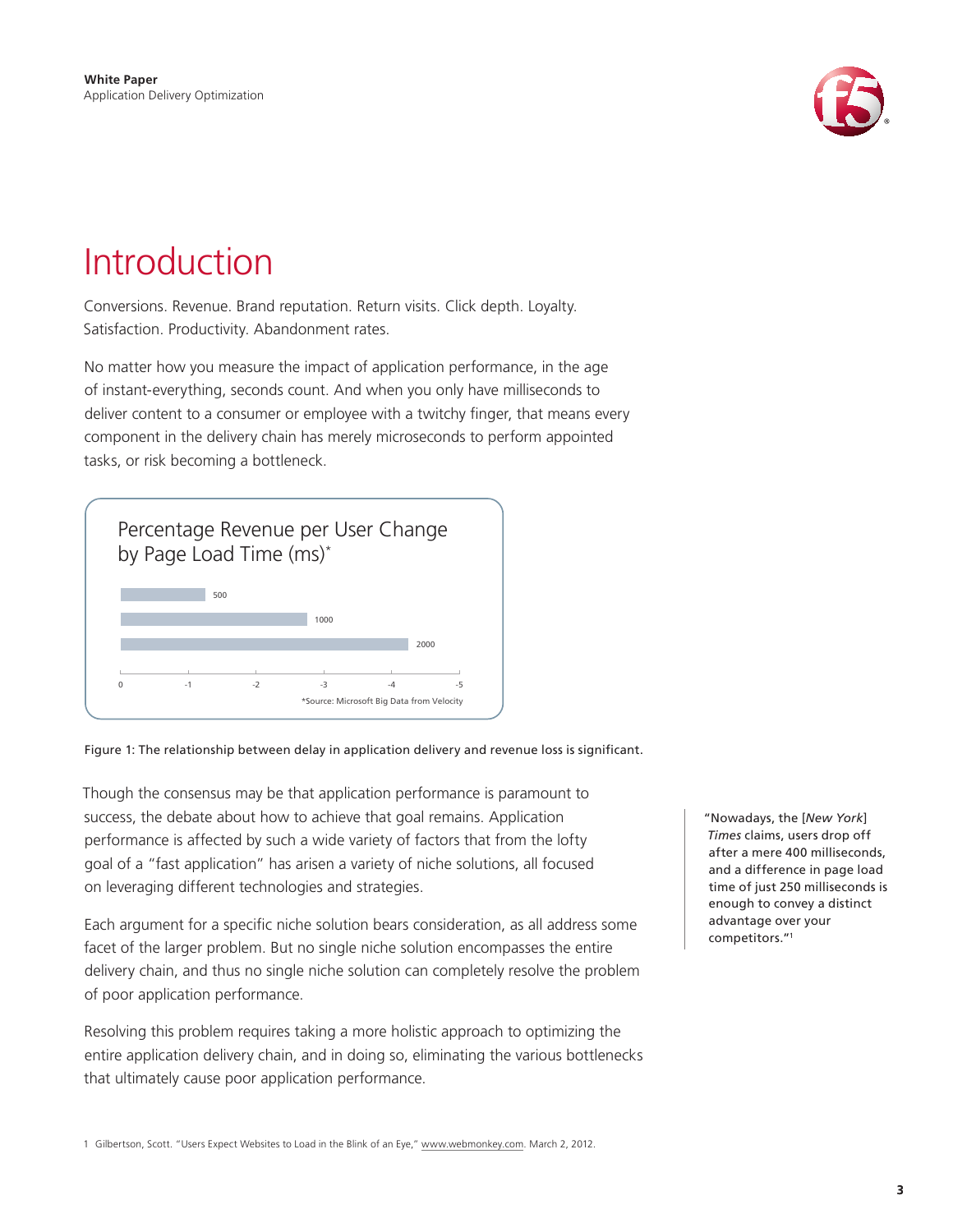

## <span id="page-3-0"></span>The Bottlenecks

It's easy to say there is a need to maintain consistently high-performing applications. But it's quite another thing to realize that goal when faced with the myriad factors that can negatively affect performance. Traditional acceleration solutions focus on optimizing content: caching and geolocation to move content closer to the user; compression and transformation-based technologies to reduce the size of content; and protocol optimizations to reduce the amount of network traffic overhead associated with delivery that can affect network transfer times.

These technologies are still relevant when addressing performance challenges associated with modern web applications, but they often do not adequately address the challenges that have emerged with new web application architectures, deployment models, and end-user capabilities.

Everything about the web and the applications it comprises has gotten bigger the number of users, the amount of time those users spend interacting with applications, and the devices from which web content is accessed.



Figure 2: Everything about the web has experienced high rates of growth and shows no signs of stopping.

The mix of media being delivered has also substantially shifted from primarily text-based content to rich, highly interactive content laden with video and images, and heavily integrated with other services.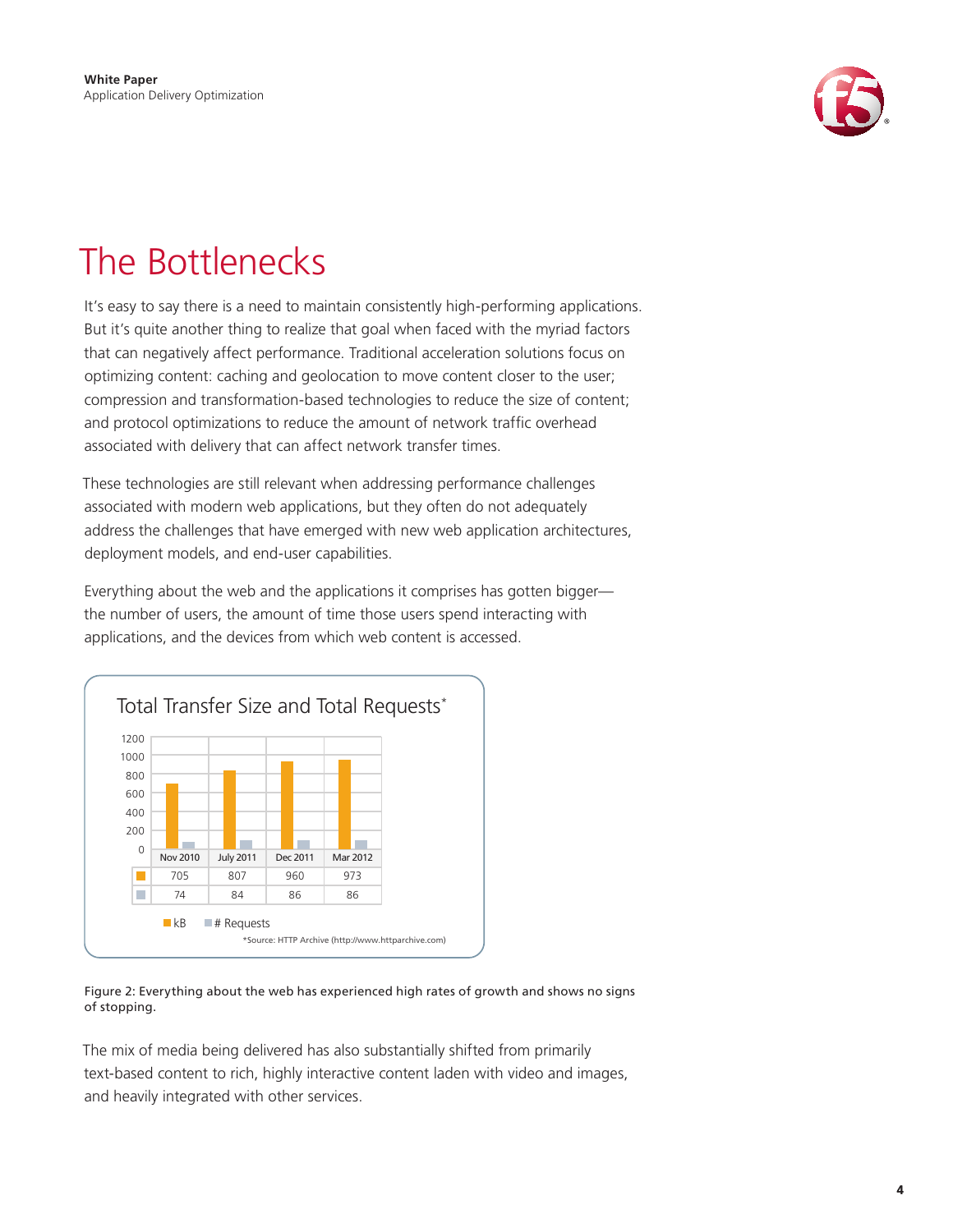

<span id="page-4-0"></span>

Figure 3: Predictions of traffic and usage growth through 2015.

### Growth in Web Page Size and Complexity

The size of web pages has tripled in eight years. But just as important as total content size is the complexity of the page. The number of objects comprising a web application today plays a significant role in response times and is increasingly the focus of optimization efforts.

Object complexity imposes overhead at both the transport (TCP) and application (HTTP) layers, requiring more network, delivery, and compute resources than websites' less complex predecessors. This growth impairs performance by requiring more connections, each of which are sustained for longer periods of time—straining capacity limits of the entire application delivery infrastructure.

## Mobile Explosion

The explosion of mobile device usage among both consumers and employees is well known. Given the growing congestion of core IP networks, caused by additional traffic to the limited bandwidth and processing power of mobile devices, the impact of this explosion on performance is significant.

The ability of mobile devices to roam effortlessly between networks with very different performance characteristics introduces additional challenges for performance-minded IT. The dynamic nature of connectivity inherent in mobile device usage impairs IT's ability to realize consistent performance across a single user session.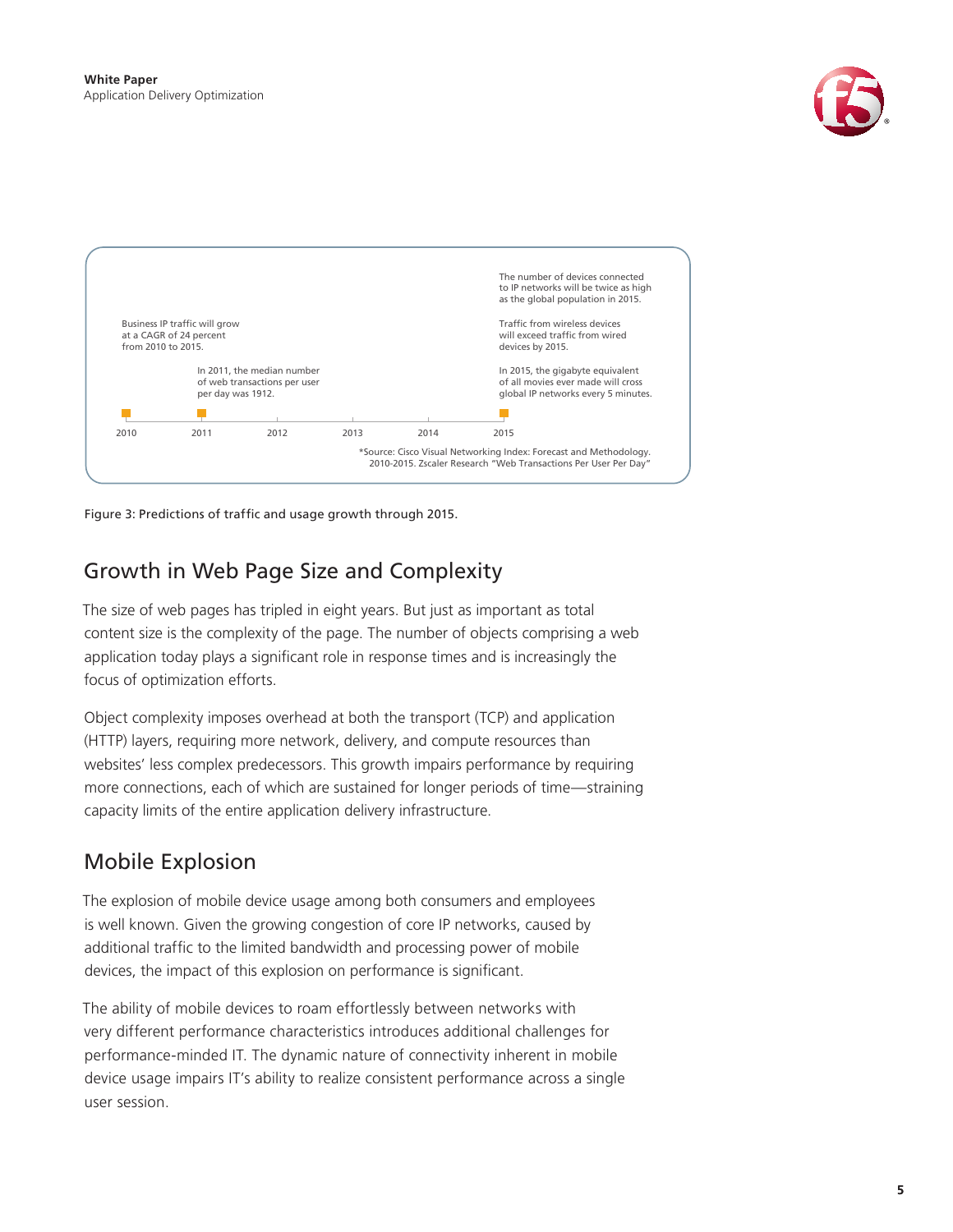

### <span id="page-5-0"></span>Protocol Behavior

Protocols and performance have a curious relationship, particularly when network issues are present. Packet loss affects both TCP and UDP-based applications, but in different ways. TCP-based applications such as those delivered via HTTP generally cope with packet loss by retransmitting lost packets. The size of content transferred via HTTP means more packets and more opportunity to lose them. Additionally, constraints on capacity and the speed of WAN links and consumer network connections impose limitations on transfer rates.

For UDP-based application delivery—primarily video and voice services—the impact is directly on user experience. Packet loss translates into jittery, halting communications that interrupt and delay transmission, ultimately causing user frustration and abandonment.

### **Security**

Performance and security vie continually for top priority among both operations and business stakeholders. Too often, security is sacrificed to improve performance. Ninety percent of respondents in a Crossbeam survey admitted to "making a trade-off between security and throughput performance," and 81 percent admitted to "shutting off functionality in a security product because it was slowing down their network."2

The need to address emerging application-layer threats that often sneak past security infrastructure, the increasingly disconnected authentication and authorization systems required by various end-point devices, and traditional network security requirements put additional pressure on IT to balance security with performance.

## Cloud Computing

Cloud computing benefits operations financially with more affordable computing and improved agility within the application deployment lifecycle; but it introduces barriers to realizing consistently high-performing applications.

Symmetric optimization technologies require symmetric end points. These traditionally hardware-based solutions are not amenable to deployment on mobile computing devices. Software and virtual versions of such solutions do not completely mitigate this issue, as supporting today's myriad operating system and platforms on mobile devices

"IT security personnel within large corporations are shutting off critical functionality in security applications to meet network performance demands for business applications."3

<sup>2</sup> Billing & OSS World (B/OSS), "<u>Survey: Security Sacrificed for Network Performance.</u>" July 19, 2011.<br>3 Billing & OSS World (B/OSS), "<u>Survey: Security Sacrificed for Network Performance.</u>" July 19, 2011.<br>**6** 3 Billing & OSS World (B/OSS), ["Survey: Security Sacrificed for Network Performance."](http://www.billingworld.com/news/2011/07/survey-security-sacrificed-for-network-performanc.aspx) July 19, 2011.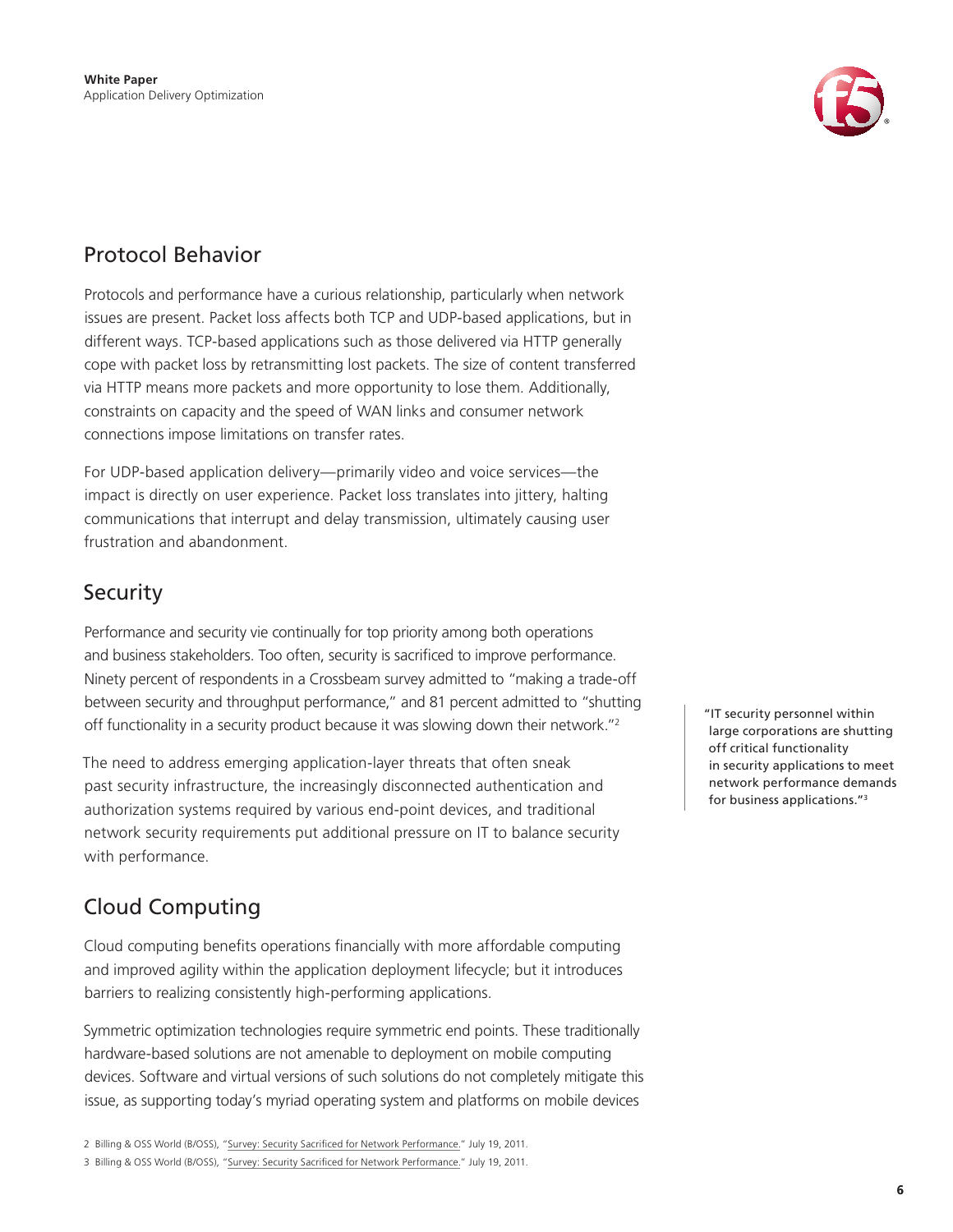

<span id="page-6-0"></span>can be challenging for vendors, especially when those systems are not supportive of solutions that need to control the network stack to provide value.

The dizzying array of user device options, deployment challenges, and support makes addressing the performance of cloud-hosted applications a particularly tough nut to crack.

On the other hand, cloud computing offers a mitigating solution to performance troubles when the root cause is capacity (load) or proximity to content. But this also introduces other challenges that may simply shift the potential cost of poor performance to other areas of IT, effectively wiping out the revenue gains with operational costs associated with disconnected policies and process management.

The next generation of application delivery solutions will need to address all these challenges—often simultaneously. As organizations extend the data center to incorporate cloud resources, they must embrace what are often high-latency, low-bandwidth networks as critical to that integration. The explosive growth of both mobile devices and the demand for them by employees must be met head-on; with productivity and brand reputation on the line, it's critical that organizations swiftly and effectively deal with the resulting impact on the network and inevitable performance-related issues.

## Resolution: Application Delivery **Optimization**

Consumers are unmoved by the litany of excuses for poor performance. They don't care about the why, they simply want it resolved. The challenge for IT, then, is to be able to address all the various causes of poor performance. If IT can't achieve this with the tools they have, then they must try to offset those causes by leveraging other technology, for example, content reduction technology that can offset poorly performing networks. If one cannot make the car go faster to arrive on time, perhaps one can take a shorter route.

Application Delivery Optimization technologies and topologies comprise several solution sets, each focused on addressing a specific subset of causes of bottlenecks.

4 Barney, Doug. "[The Great Cloud Bottleneck: How Capacity Issues Can Kill Your Cloud Project,](http://redmondmag.com/articles/2011/12/01/cloud-bottleneck-issues.aspx)" Redmondmag.com. December 6, 2011.

"I'm not sure the cloud will<br>ever be as big as anyone hopes.<br>Not a single customer wants<br>to go slower. Ever. Go ask any<br>Computer user if slower is<br>O pening a large PDF on the<br>**Opening a large PDF** on the<br>cloud can be agony ever be as big as anyone hopes. Not a single customer wants to go slower. Ever. Go ask any computer user if slower is OK and see what they say. **Opening a large PDF on the cloud can be agony.**"4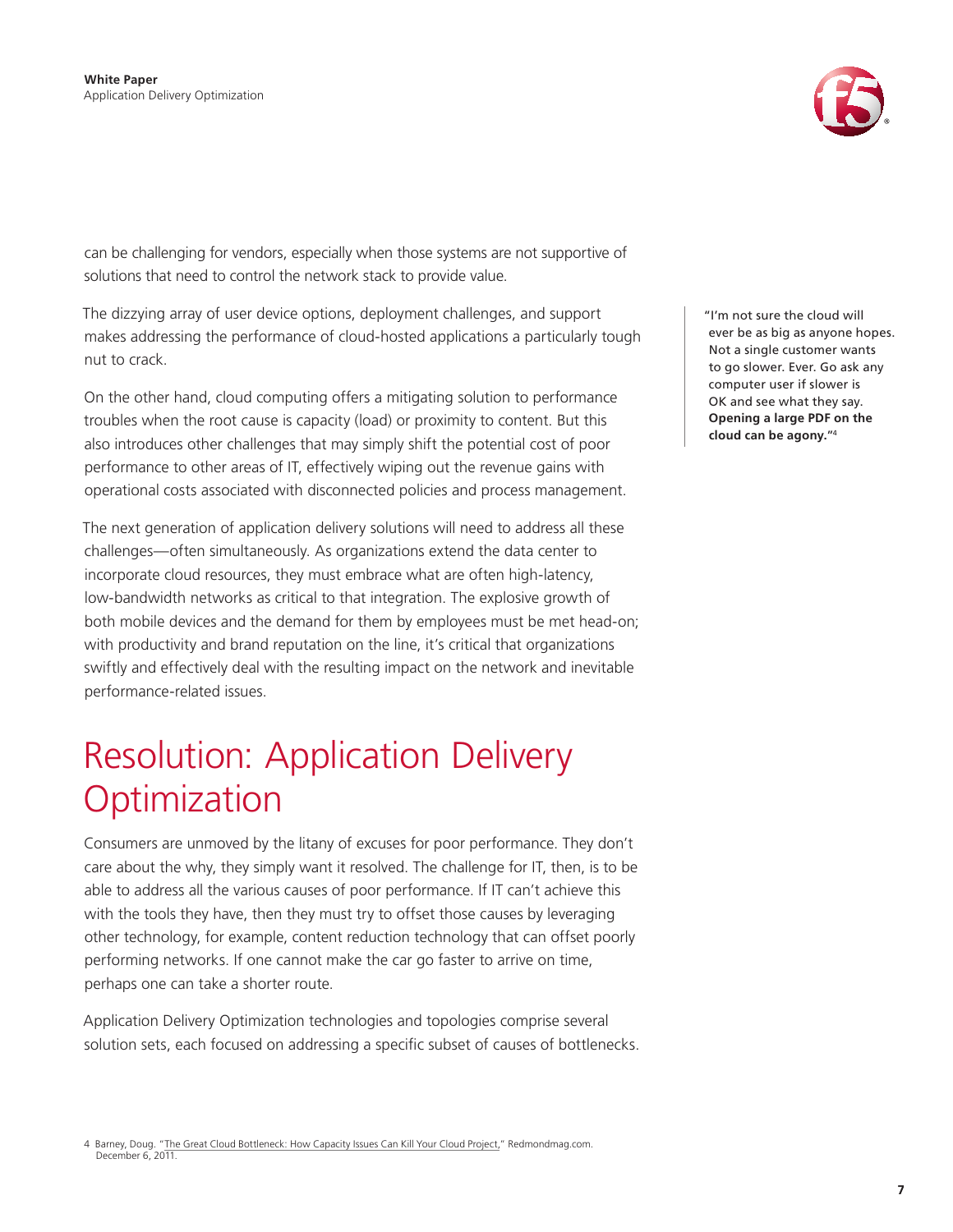

## <span id="page-7-0"></span>Topologies

### • Symmetric acceleration

The most common implementation of symmetric acceleration is a WAN optimization solution. WAN optimization technologies address performance by optimizing higher-latency, lower-bandwidth links between clients and services. WAN optimization solutions focus on network optimization and data reduction as a means to improve performance; they are particularly adept at meeting the big data migration challenges. WAN optimization significantly reduces time on the wire, which enables replication and live migration processes to complete faster and reduces latency associated with a variety of IT concerns surrounding emerging technology like VDI.

Though WAN optimization is traditionally viewed as synonymous with symmetric acceleration, symmetric web acceleration affords the same benefits that WAN optimization offers at the network, but at the application layer.

Front-end optimization (asymmetric acceleration)

Technologies that address bottlenecks caused by the size and complexity of content have long been associated with application delivery. Front-end optimization (FEO) encompasses image optimization, cache manipulation, reductive techniques (compression and minification), and re-ordering of content to enable faster rendering by the client. By reducing the size and/or location of content, FEO solutions can obviate many performance impediments.

### **Technologies**

#### • Protocol optimization

Protocol optimization focuses on improving the behavior of protocols to avert performance-impeding consequences. It includes dynamic adjustment of TCP parameters to maintain consistent delivery in the face of network congestion, and it attempts to circumvent jitter, inducing latency. Protocol optimization also leverages a number of application-layer technologies to address chattiness in protocols such as CIFS and HTTP.

#### Load balancing

Load balancing is not often directly associated with acceleration or optimization solutions, but its ability to non-disruptively add capacity resolves performance issues where load is the root cause. As cloud becomes more integrated into data center architectures, load balancing at the global (site) level is a critical

An informal survey of 1,197<br>VMworld 2010 attendees found<br>latency to be the top VDI<br>network consideration (62%).<sup>5</sup><br>8 VMworld 2010 attendees found latency to be the top VDI network consideration (62%).5

<sup>5</sup> Scarpati, Jessica. "[VDI over the WAN: How latency affects virtual desktop performance.](http://searchenterprisewan.techtarget.com/news/2240022913/VDI-over-the-WAN-How-latency-affects-on-virtual-desktop-performance)" SearchEnterpriseWAN.com. October 6, 2010.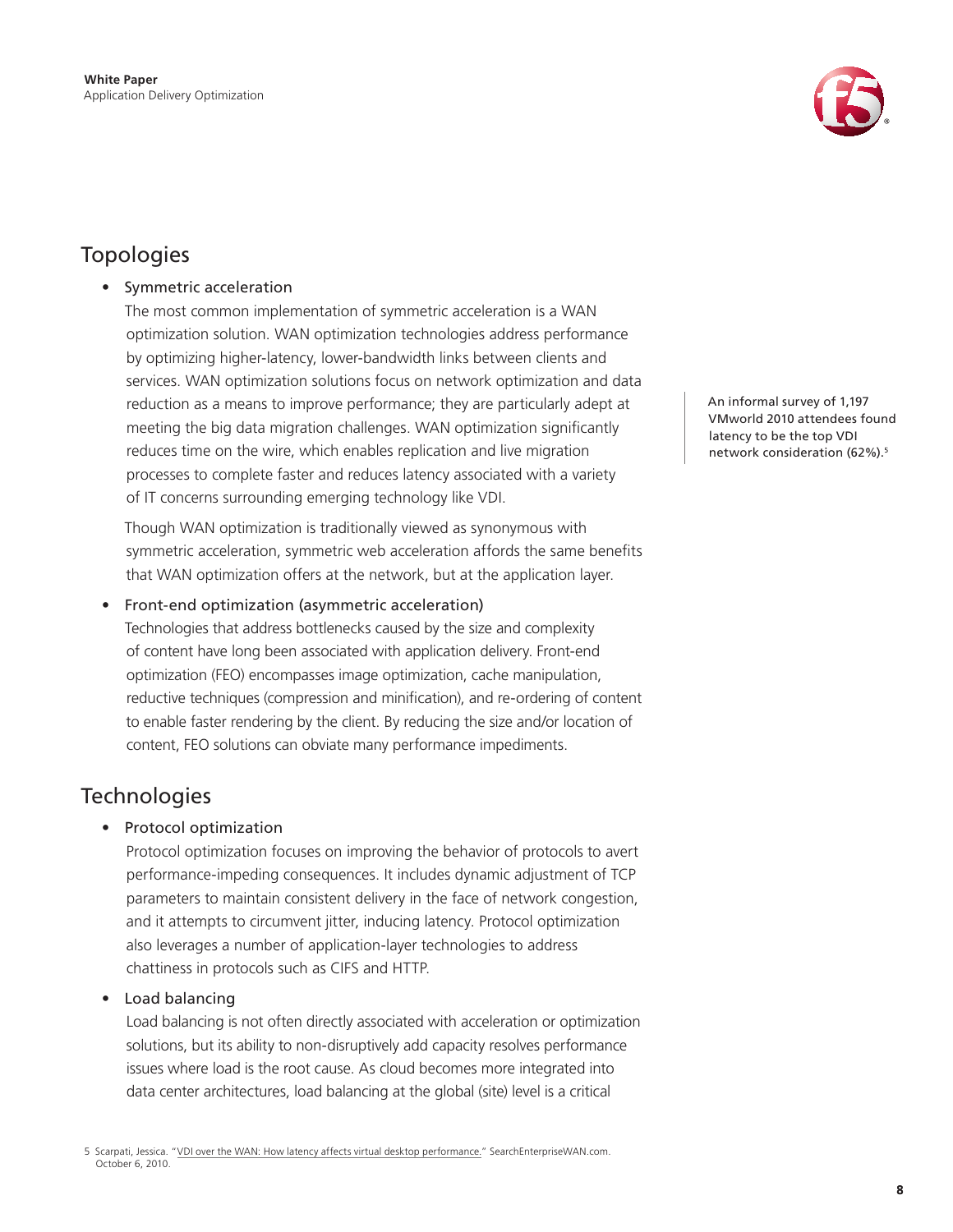

component of Application Delivery Optimization, as it is the means by which users are directed to the site that can best meet performance requirements.

#### • Offload

One way in which the application delivery tier improves performance is by alleviating the burden placed on servers by compute-intense processing incurred by cryptography (security) and TCP connection management. With the burden of these services removed to the application delivery tier, processing time at the application infrastructure layer improves, resulting in improved response time.

#### • Location

A user's proximity to content has long been a factor in performance, primarily due to the latency incurred by the distance data must travel to reach the user. Location-focused solutions seek to improve performance by moving content closer to the user.





The problem with today's focus on one solution or another is not that individual solutions do not solve real application delivery performance issues; it's that no single niche solution can address all of the bottlenecks that might impede performance. Complicating the matter is that the potential combinations of user devices, networks, resource locations, and resources are both volatile and numerous. Organizations need a more comprehensive strategy that embraces a holistic and dynamic approach.

Application Delivery Optimization is that approach: a holistic, integrated, and adaptable set of services with flexible deployment options and a consolidated operational platform that eliminates inefficiencies associated with gluing together multiple niche solutions across multiple locations.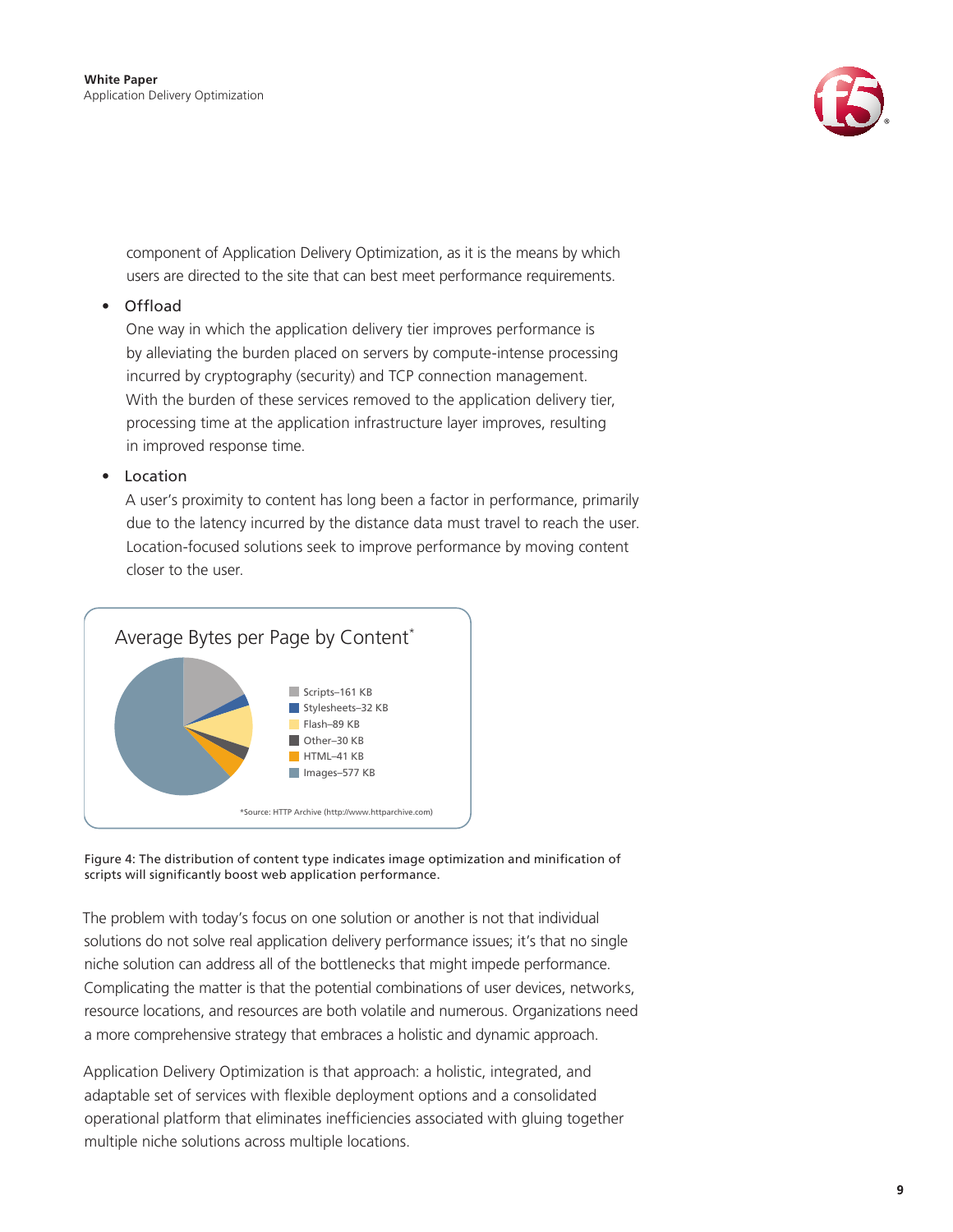

## <span id="page-9-0"></span>The F5 ADO Approach

F5 Application Delivery Optimization (ADO) solutions offer a strategic, holistic approach to redressing the myriad bottlenecks that cause performance problems. The F5 ADO approach spans environments, networks, client devices, and application infrastructures to ensure organizations can meet a broad spectrum of challenges dynamically and while maintaining operational consistency.



Figure 5: The F5 ADO approach is a holistic, dynamic, and operationally consistent set of services focusing on eliminating application performance bottlenecks.

The F5<sup>®</sup> BIG-IP<sup>®</sup> platform is purpose-built to enable a variety of services to be deployed in an operationally consistent environment. Its internal, integrated architecture ensures optimization solutions can share the context necessary to dynamically adapt to conditions that impact performance in real time. By sharing network and protocol optimizations across specific services, F5 ADO solutions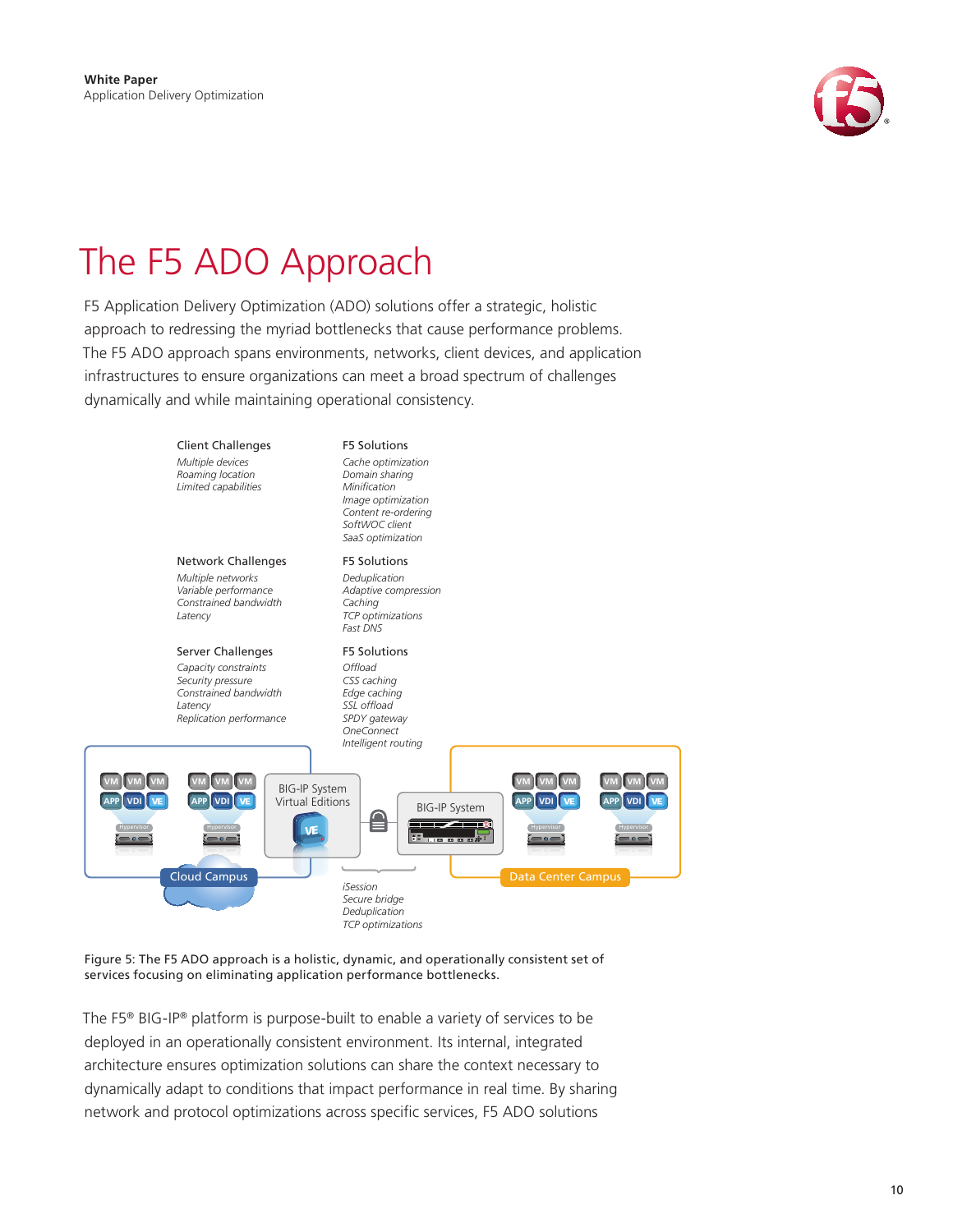

<span id="page-10-0"></span>combat common bottlenecks and allow operations to mitigate performance problems regardless of user, network, and application deployment location.

The BIG-IP system spans technologies and topologies that deliver a comprehensive ADO solution.

## Offload (Technology)

A BIG-IP system deployment naturally places it in a strategic point of control in the network. As a mediating component between client and server, it provides a variety of services that offload computationally expensive processing from the application infrastructure.

Core to the BIG-IP platform is OneConnect™, a TCP connection offloading technology that reduces the overhead associated with TCP management from servers. A single connection between a BIG-IP device and an application can efficiently serve 100 clients with better performance by eliminating the time required to open and close TCP connections. By virtue of the BIG-IP platform's core operating system, TMOS®, all BIG-IP solutions are enabled with this capability, including WAN optimization and web acceleration.

Offloading cryptographic processing to the BIG-IP system also affords a boost in application infrastructure performance. BIG-IP solutions take advantage of F5's integrated cryptographic acceleration hardware to dramatically improve the transaction and bulk encryption rates of secured services. This capability is paramount to enabling the implementation of the recommended best practice "SSL Everywhere" or "Always On SSL," as it reduces the impact of cryptographic processing across the entire application delivery chain. It is particularly useful when addressing long-distance transfers across the WAN to cloud computing and remote sites where a secured and fast transmission is desirable for security purposes.

## Symmetric and Asymmetric Acceleration (Topology)

The advantages and disadvantages of symmetric and asymmetric optimization techniques have long been debated. The reality is that both are beneficial to optimization efforts. Each approach has varying benefits in specific scenarios, as each focuses on specific problem areas within the application delivery chain. "Creating and tearing down HTTP connections is expensive, and adding SSL to the mix makes it even worse due to the necessary handshaking and encryption/decryption. Restrict SSL to data sensitive areas of your site such as the checkout only."6

<sup>6</sup> Bustos, Linda. "[Every Second Counts: How Website Performance Impacts Shopper Behavior,"](http://www.getelastic.com/performance/) Get Elastic. November 5, 2009.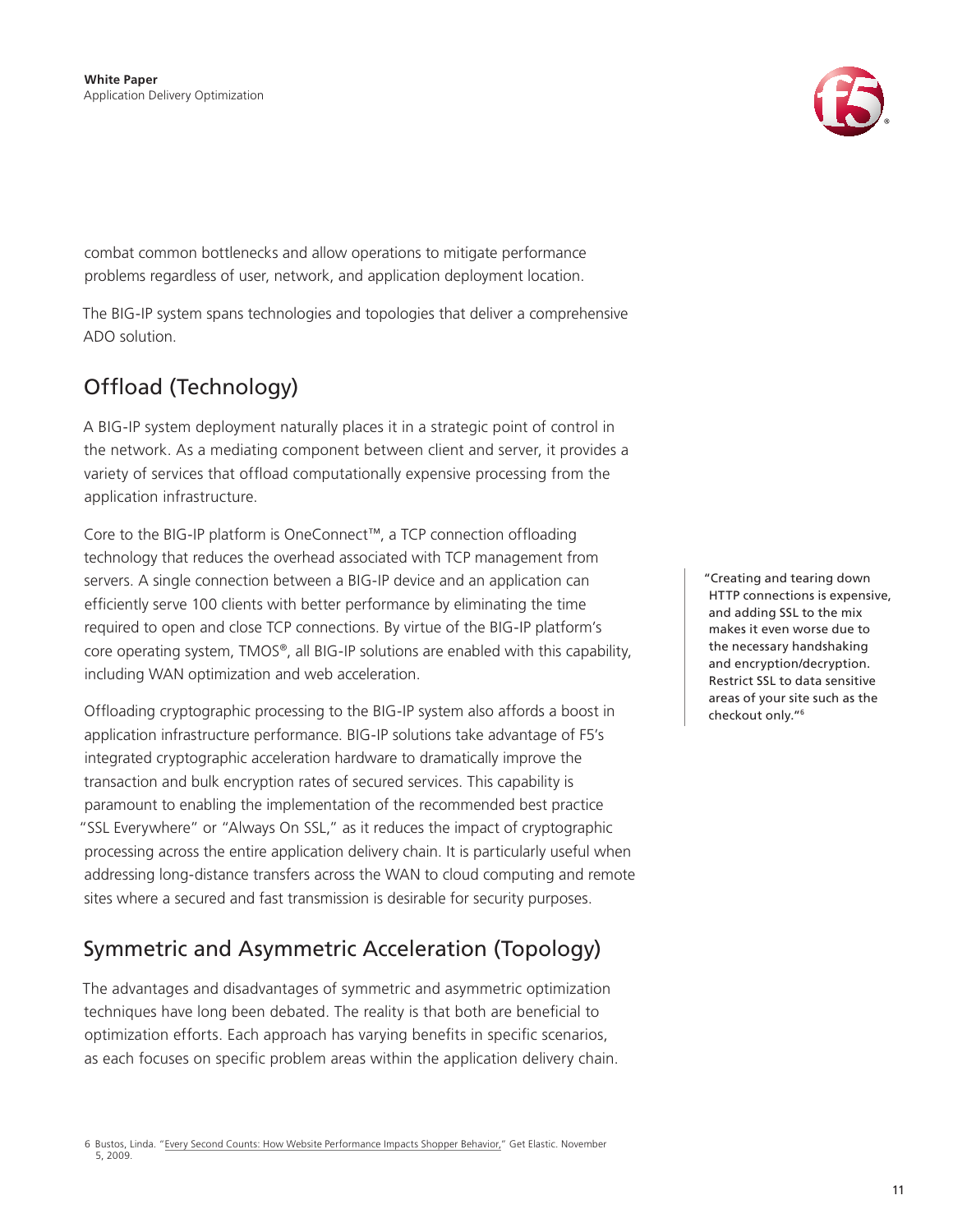

Neither is necessarily appropriate for every situation, nor will either one necessarily resolve performance issues in which the root cause lies outside the approach's intended domain expertise. A successful ADO strategy is to leverage both techniques when appropriate.

This is particularly important when considering cloud computing environments as an extension of the data center, and in other scenarios in which symmetric optimization options may not be possible, such as unsupported mobile clients. Both asymmetric and symmetric acceleration solutions should be available and, if possible, able to dynamically provide services based on context to ensure optimum application performance. This includes the option of a "SoftWOC client"—a client-focused end point deployable on user devices that enables symmetric optimization when interacting with a WAN optimization–enabled server-side resource. BIG-IP® Edge Client® provides this functionality for a variety of operating systems, devices, and platforms.

Adding to the clear benefits of WAN optimization, the most common symmetric acceleration solution, a modern web acceleration solution like BIG-IP® WebAccelerator™ can support both traditional symmetric and asymmetric deployments—even simultaneously. Deploying such a solution on a virtual platform—and thus within public cloud environments—further affords the ability to leverage cloud computing with less concern that it will negatively affect performance. When organizations combine web acceleration with WAN optimization in a comprehensive ADO solution, users experience significant improvement in performance due to the optimization at both the network and the application layers.

Perhaps most often associated with solutions designed to improve application performance are front-end optimization technologies, which are commonly associated with asymmetric acceleration technologies. Both focus on addressing performance issues that stem from the size and location of content, as well as limitations imposed by client browser and operating system environments. They require no special agent or client-side software to improve performance.

Both symmetric and asymmetric optimization techniques heavily focus on reducing content as a means to improve performance.

#### **Content reduction techniques**

Content reduction technology optimizes application delivery by reducing the size of data exchanges. This is particularly useful for mobile device clients, as mobile

"Our BIG-IP Edge Client and BIG-IP® Edge Portal® applications give users secure, convenient, and fast access to company resources from the corporate and personal devices of their choice. With leading support for Android, Linux, and Apple iOS endpoints, F5 solutions provide flexible, optimized access to empower mobile users without sacrificing IT's ability to manage applications and infrastructures." Mark Vondemkamp, Director of Product Management at F5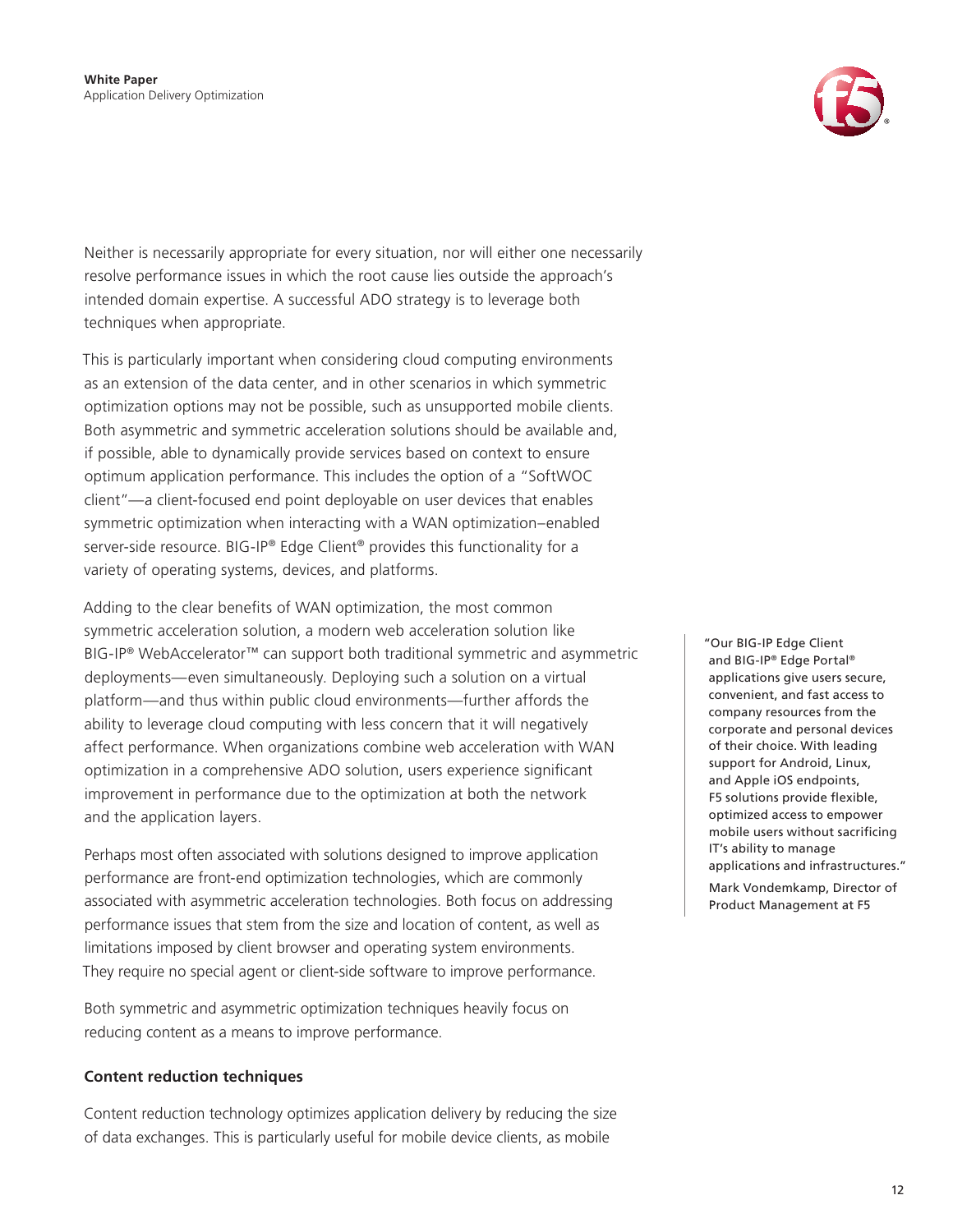

<span id="page-12-0"></span>platforms are generally compute-constrained and their networks highly sensitive to latency. Reducing the size of content through compression and image optimization improves performance by speeding the transfer of data across such networks.

Similarly, data center–to–data center (or cloud center) transfers of large data sets, such as those required by file or database replication and highly interactive applications such as VDI, can be significantly slowed by high latency and lowbandwidth networks. WAN optimization solutions address these chokepoints by using deduplication and compression techniques to reduce the size of data.

## Load Balancing (Technology)

When performance issues are ultimately caused by limited capacity and increasing load on application infrastructure, load balancing is the natural solution. By introducing a flexible tier of application delivery through load balancing, organizations can nondisruptively and dynamically achieve the elasticity required to meet demand efficiently and ensure top performance. Load balancing is the most critical component of an architecture that supports on-demand elasticity to eliminate capacity bottlenecks and the performance problems they cause.

Both on- and off-premises cloud computing offers IT organizations the ability to dynamically and efficiently expand and contract capacity. F5 ADO solutions integrate with leading virtualization management platforms to ensure on-demand elasticity within and across environments. Combined with the ability to define thresholds based on both capacity and application performance, these integrations enable organizations to maintain the application capacity required to meet performance goals.

BIG-IP® Local Traffic Manager™ (LTM), which can be deployed on both hardware and virtual platforms, offers organizations the flexibility to architect an ADO solution that can ensure optimal performance regardless of location or environment.

## Location (Topology)

The speed of light is non-negotiable, and therefore there is a finite set of transferrelated improvements that can be made to address availability and performance issues. One proven way to combat network-related availability issues is to move the content closer to the user, often by leveraging multiple, geographically dispersed data centers, or increasingly today, by taking advantage of cloud computing.

Together, BIG-IP WebAccelerator and BIG-IP® WAN Optimization Manager™ (WOM) offer a variety of content reduction techniques:

- · Minification
- · Image optimization
- · Data deduplication
- · Adaptive compression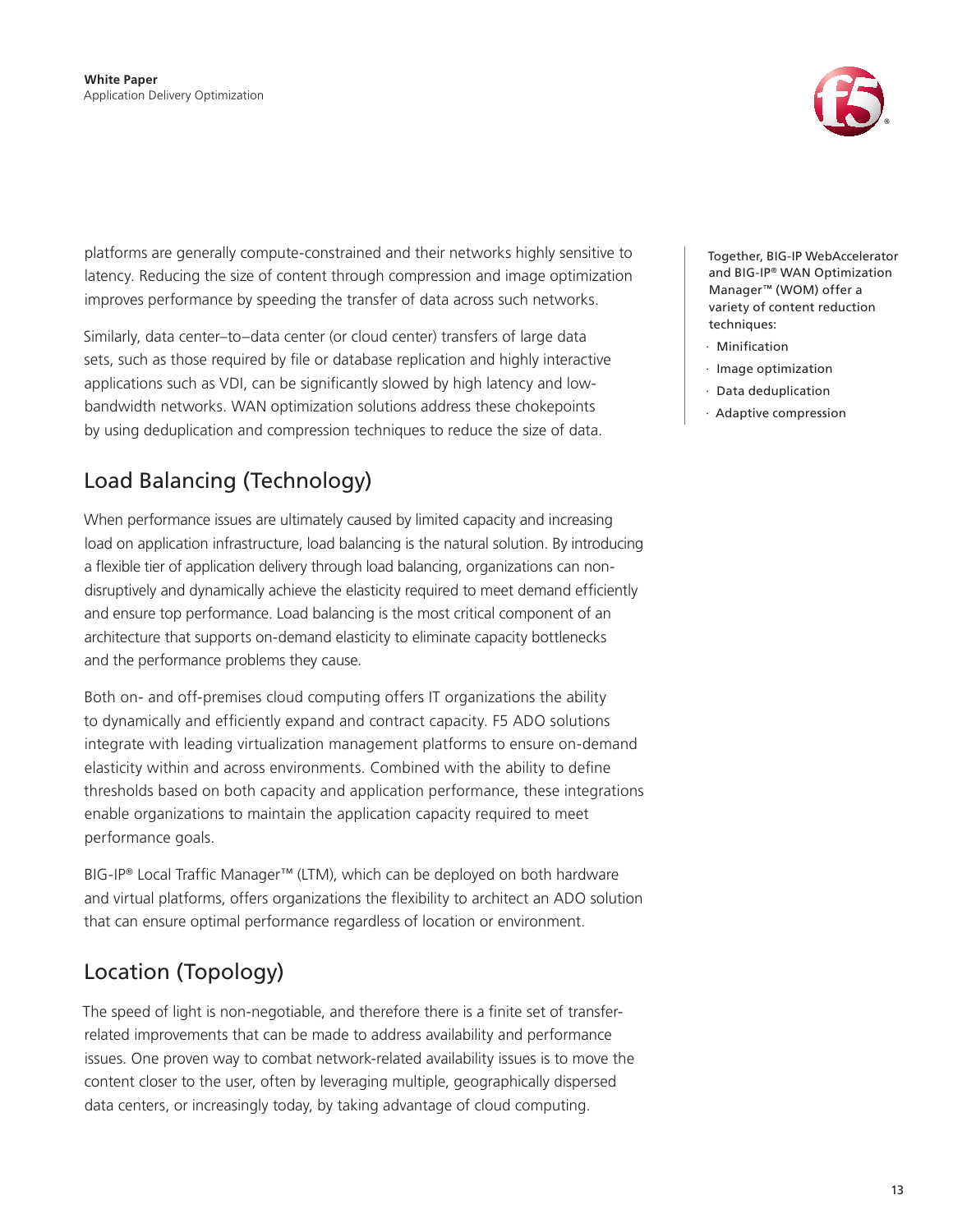

But to use location to improve performance requires a global application delivery service that can make contextual decisions about routing application requests. To achieve this, it's critical organizations have visibility into environments and integration with local application delivery services.

F5 ADO solutions can natively extract geographic location from clients. When BIG-IP® Global Traffic Manager™ (GTM) is integrated with locally deployed BIG-IP LTM devices—each providing performance- and capacity-related data it can combine that data with the geographic location to direct requests to the site that can best meet user, operational, and business performance requirements.

### **Location optimization**

Caching technologies have long been used to "move" content closer to the edge of the network, thus eliminating transfer times across the infrastructure. More recently, caching technology has evolved to include a more intelligent approach that also takes the client into consideration. These techniques take advantage of client-side caches to "move" content even closer to the client, eliminating most of the delay caused by transfer times by obviating the need to transfer it.



Figure 6: Over half of content has no cache control headers, indicating a good area for potentially improving performance.

Such techniques also use server-side cache management to improve the cachability of content. Inserting and/or manipulating cache headers to optimize cache strategies by leveraging both the client and the server-side caches dramatically improves performance by eliminating many transfers of data across multiple networks.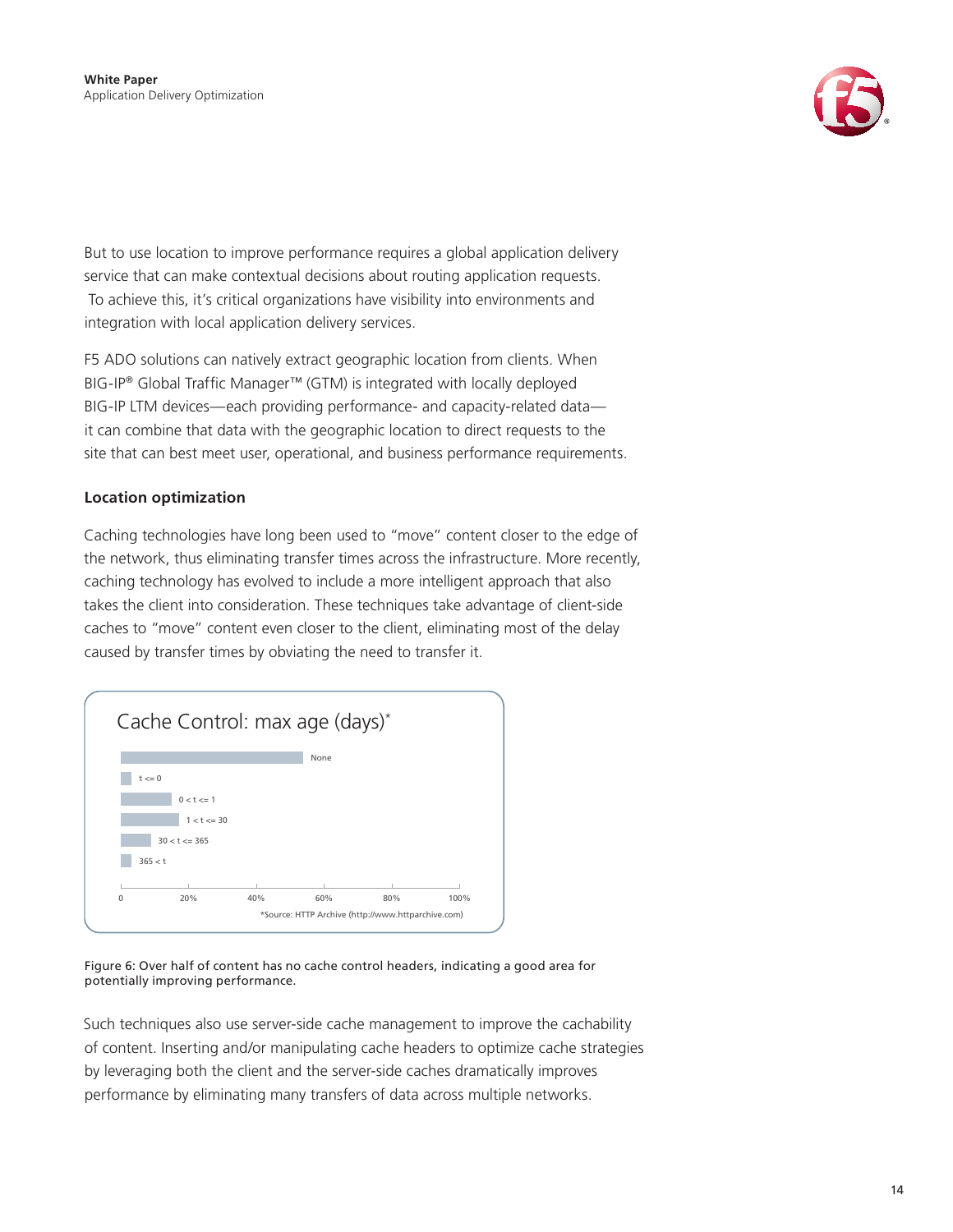

<span id="page-14-0"></span>BIG-IP GTM's geolocation capabilities in conjunction with BIG-IP WebAccelerator's device caching at remote locations can effectively replace a CDN, so organizations can eliminate reliance on external services to provide these capabilities.

## Protocols and Protocol Behavior (Technology)

One of the most effective means of combating performance issues is to manipulate the protocols that transport and deliver applications. Transport and application layer protocols that attempt to provide reliable and fast delivery of applications have a variety of mechanisms designed to compensate for network layer conditions that can degrade performance and negatively affect business and operational expectations. Increasing demand on networks is putting pressure on organizations to explore not only new ways to mitigate performance problems, but to innovate and define new protocols that are based on the evolution of usage patterns and application development. Optimization techniques and support for emerging protocols are required of any successful ADO solution, and F5 recognizes this need by supporting both.

### **Protocol optimization**

There are a variety of TCP-related standards (RFCs) all specifically designed to address one thing: performance issues associated with TCP. F5's innovative approaches and techniques are designed to offset or completely avoid the effect of protocol-related problems.

For example, the BIG-IP system's TCP Express™—core to all F5 ADO solutions includes hundreds of custom features and improvements, as well as industrystandard solutions that redress performance problems regardless of their root cause. This enables ADO solutions to react dynamically to changing conditions and bottlenecks to ensure consistent and fast application performance.

TCP Express is a collection of TCP efficiency improvements, in the form of Internet standards (RFCs), and hundreds of custom F5 features based on extensive real-world experience. TMOS supports every modern TCP efficiency improvement, including:

- Delayed and selective acknowledgements, (RFC 2018)
- Explicit Congestion Notification (ECN), (RFC 3168)
- • Limited and fast retransmits, (RFC 3042 and RFC 2582)
- Slow start with congestion avoidance, (RFC 2581)

BIG-IP WebAccelerator offers a variety of location-based techniques:

- · CSS caching
- · Client-side cache control
- Cache-header management
- · Small and large object caching
- SaaS optimization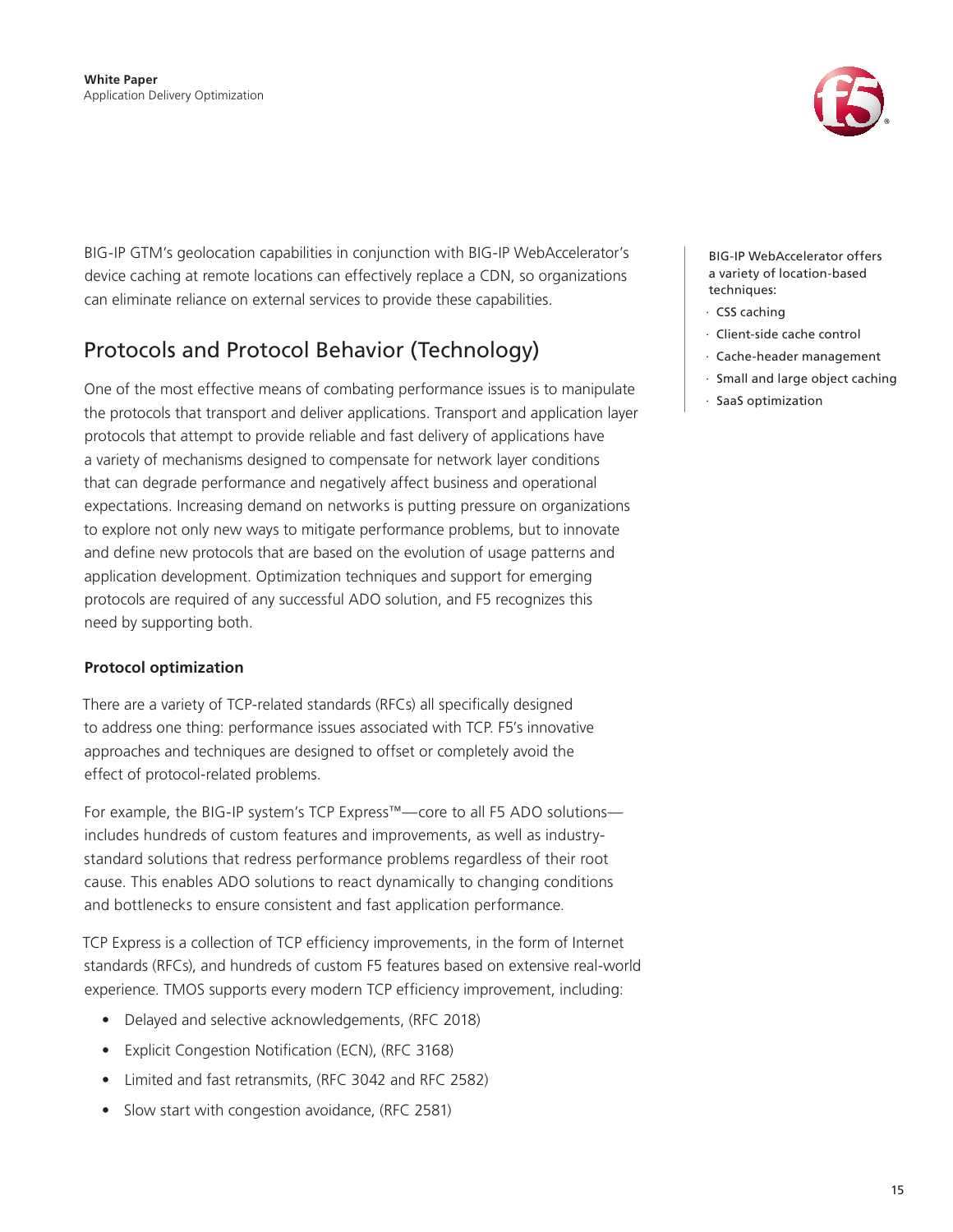

- Adaptive initial congestion windows, (RFC 3390)
- Timestamps and window scaling, (RFC 1323)

For more information about TMOS, read [TMOS: Redefining the Solution](http://www.f5.com/pdf/white-papers/tmos-wp.pdf).

#### **Emerging protocol support**

The technology landscape is constantly evolving, and there are new protocols that have both direct and indirect effects on performance. While some of these protocols, such as SPDY and HTML5 WebSockets and the recently proposed Speed+Mobility, seek to improve performance by changing core characteristics of both the transport and application layers, others such as PCoIP have emerged to offset the negative effect on performance of emerging technology like VDI.

These protocols, despite being developed as a response to growing performance concerns, can actually result in further impaired performance when the application delivery tier is not wholly prepared to support them.

Support for protocol-related techniques that address these issues is imperative to optimizing application delivery. In the face of the growing size and complexity of web content, SPDY has emerged as an increasingly popular protocol—especially for mobile devices and cloud computing. SPDY is based on HTTP, but is asynchronous, compresses most HTTP headers (unlike HTML5 WebSockets, which eliminates most HTTP headers), and prioritizes requests. In a dramatic divergence from HTTP, which is limited by browser and server configurations, SPDY further restricts clients to a single TCP connection per domain (but allows multiple asynchronous streams within that connection to improve overall performance).

The rather radical departure from the request-reply model of HTTP renders existing web and application servers—and most application delivery solutions—unable to take advantage of SPDY's considerable performance optimizations, despite the fact that Chrome and Amazon's Silk browser support SPDY, and it is anticipated to be supported by Firefox 11.

F5 resolves the issue of non-support by existing application infrastructure by including a SPDY gateway in its core application delivery platform, TMOS. With this gateway, organizations can take advantage of SPDY's optimizations to enhance application performance without requiring disruptive and potentially costly upgrades to its application infrastructure. This is also a boon for cloud-deployed applications

"Initially, SPDY was a proprietary Google protocol implemented only in Google's Chrome browser. That's changing, however. Amazon's Silk browser includes SPDY support, and Firefox 11 will include preliminary SPDY support. Partially motivated by SPDY's uptake, the IETF's HTTPbis Working Group—the team of industry experts tasked with maintaining and developing the HTTP specification—is [considering](http://lists.w3.org/Archives/Public/ietf-http-wg/2012JanMar/0098.html) the development of a new specification, HTTP/2.0, with the goal of improving the performance of HTTP connections."7

<sup>7</sup> Bright, Peter. "Google Works on Internet Standards with TCP Proposals, SPDY Standardization,"<www.webmonkey.com>. January 25, 2012.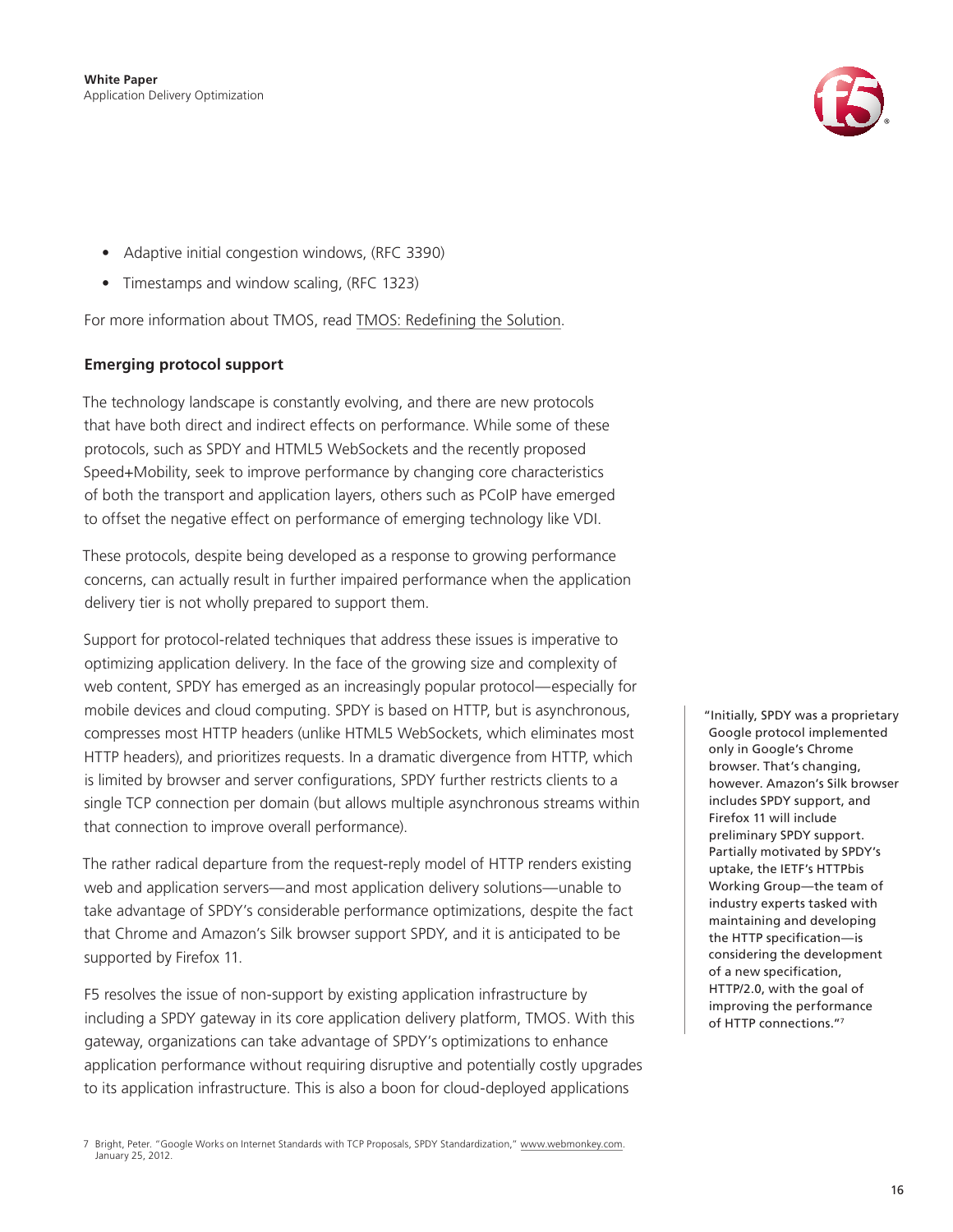

<span id="page-16-0"></span>constrained to specific infrastructure in off-premises deployments, as the BIG-IP system can provide SPDY gateway services to these applications via both virtualized and bridged cloud integration models.

## The Role of Visibility in ADO

Visibility plays a unique role in enabling a successful Application Delivery Optimization strategy. While visibility is neither a technology nor topology that directly affects performance, administrators can leverage it to improve performance by using the statistics and metrics gathered and shared by performance monitoring capabilities to guide their choice of technologies and topologies. For example, it would be hard for load balancing services to distribute requests based on performance-related metrics without visibility into those metrics. Similarly, adaptive compression techniques can be detrimental to performance when applied to requests transmitted over high-speed, low-latency connections. Without extensive visibility, ADO solutions cannot be effectively applied to communications.

A lack of visibility can exacerbate performance problems by making the process of finding and remediating bottlenecks longer and more difficult.

F5 ADO solutions are all application-fluent. They have the visibility of key performance and availability indicators that provide the critical data needed to make intelligent decisions regarding routing of requests, even across environments.

This critical data extends beyond the application to the end-user and both the server- and client-side networks, ultimately enabling the application delivery tier to make context-aware decisions, including the dynamic application of optimization policies to ensure per-session optimizations, rather than per-application optimizations that can negatively affect a subset of end-users.

Because of its deployment as a strategic point of control between clients and services, the BIG-IP system can provide the depth and breadth of statistics organizations need to efficiently and effectively use ADO solutions. F5 Analytics provides granular views of metrics gathered that power decisions ranging from when to apply compression to where to service requests. Visibility into these statistics enables the BIG-IP system to more accurately make decisions that improve performance.

The iStats feature of the BIG-IP system can collect a wide variety of statistics that can be used to optimize application delivery by adjusting request routing and acceleration policies:

- Server latency
- Page load time
- · Throughput
- Response codes
- · Methods
- · URLs
- · Client IPs
- · Client geographic
- · User agent
- · User sessions